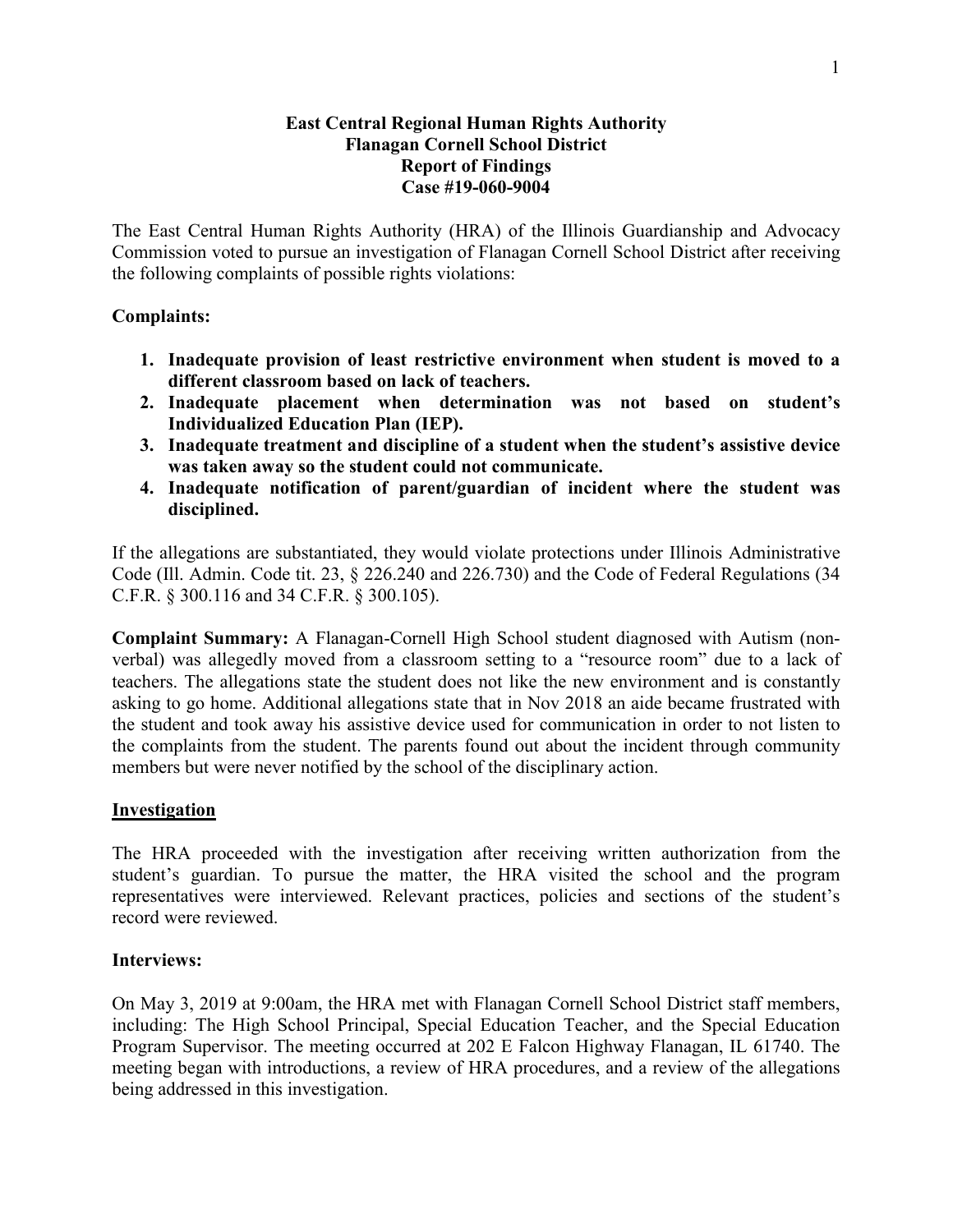The staff provided some general information about Flanagan Cornell High School. There are 151 students in Flanagan Cornell High School (grades 9 through 12), and 22% of those students have IEPs (Individual Education Plans) but only 2 students are in a special education classroom 100% of the time. Most students receive special education services within the traditional classroom setting. The school has two special education classrooms overseen by two full-time special education teachers and five aides. Each of the aides is required to have a state teaching certification and all the current staff have a minimum of a bachelor's degree. All special education students have an IEP that is reviewed yearly with the student's teachers and aides to assure compliance. If a student or parent has a concern about the education or education plan, the procedure is to discuss the concern with the teacher, then the principal, then the superintendent, and lastly, if no resolution can be found, the concern can be taken to the Illinois State Board of Education for investigation. The staff reported that no complaints have been made regarding these allegations.

The student is a 22-year-old male (21 at the time of the complaint) who is diagnosed with Autism that limits his ability to verbally communicate. The school stated that, while the student can communicate using hand gestures and expresses happiness and displeasure through facial expression and arm motion, the school acquired an iPad and computer application, called Dynovox, that allowed him to communicate better throughout the school day. The school also gave the student permission to take it with him each day and use it at home. The student was placed in the Special Education program prior to arriving at Flanagan Cornell High School as a freshman and was scheduled to discontinue his education at the high school on his 22nd birthday. The student had an IEP that was reviewed each spring. The IEP did not include a behavior plan because the student's history and temperament did not warrant one.

The school reports that in the 2017-2018 school year there were 2 students receiving special education services in the full-time special education room. In the fall of 2018, the school had a teaching vacancy that was not filled, and the special education room was tasked to one teacher instead of two teachers. The change in classroom organization did not affect the student's primary room for education and did not change the small group setting or one-on-one instruction that is required by the student's IEP. The teacher noted that there were times when the student's instruction was provided in the primary classroom and times when the student used the additional resource room for things such as taking breaks and cooking lunches. Staff added that the use of both of these rooms was no different from previous years. Staff did not notice any change in the student's behavior due to the staffing change. The school had been working with the parent to enroll the student in a community program for adults because he was scheduled to turn 22 before the end of the school year.

The special education teacher reported that on Friday, November 16, 2018, she walked the student to his car at the end of the school day to hand off some leftover soup that the student had that day for lunch. The parent picking up the student reported no problems or concerns. The following Monday and Tuesday the student did not attend school. The staff contacted the parent regarding the absence and was told that the student would not be returning to the school. The school reports they made efforts to understand the reason for the departure from the program because the student was scheduled to be enrolled at the high school until February (when he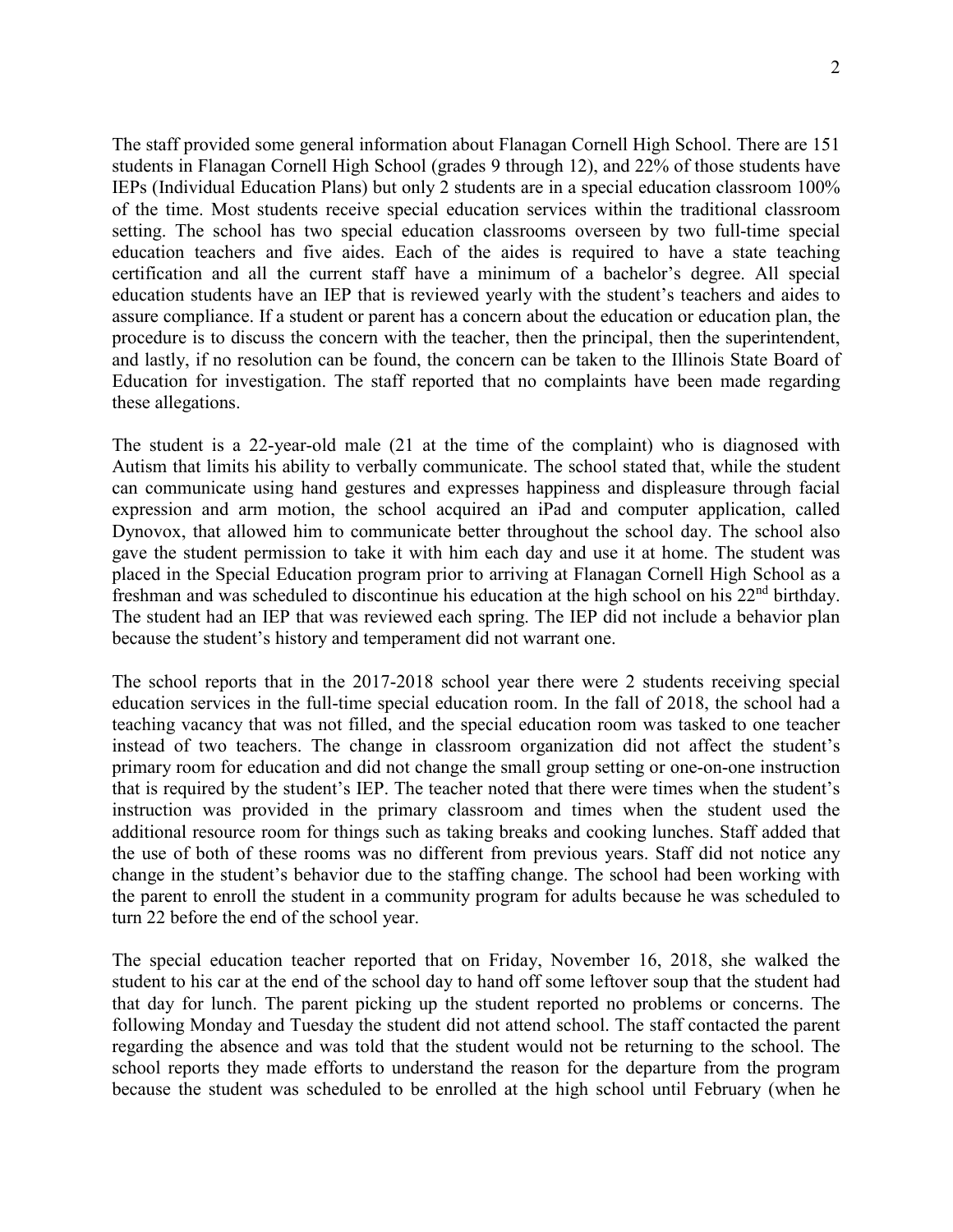would turn 22 and be transitioned to a community program). The parent reported to the school that she had run into another student in the community and that student had told the parent that her son's communication device had been taken away as punishment. The special education teacher reported that the only time that the student was without the device was when the device needed the battery charged. Since the student used the device to watch videos at home and school, the device was frequently in need of having the battery charged. The week prior to the student not returning, the student did go to the library without his device because the battery was dead. The staff did not believe that this caused the student any additional stress and do not recall that he was even upset (again, this was a regular occurrence since the device needed to be charged frequently). Staff reiterated that the student was able to communicate wants and needs through minimal amounts of signing as well as facial and body expressions when his device was unavailable. Staff also added that the student was well behaved and never required any disciplinary action.

The parent attended an exit staffing on 11/27/18 and expressed concerns about the device being taken away as discipline but the school reassured the parent that the device was not removed for disciplinary purposes and there was no further discussion. The meeting focused on the parent's desire for the student to have an aide at the adult programming center where he was applying to attend and the school providing the information that the community program needed for enrollment.

### **Records Reviews:**

Flanagan Cornell School District provided the HRA with the following records:

An IEP Summary report dated 11/27/18 stated that the student, parent, Special Education Coordinator, School Psychiatrist, and Principal were all present at an IEP meeting to discuss the student's exit from the program 4 months early. The IEP outlines the student's current abilities and needs and provides the parent with a list of adult services in the area. The meeting summary states that the "meeting was held to discuss (the student's) exit from Flanagan-Cornell High School. Parent waived right to 10 days notice. (Student) is eligible for services until 2/21/2019. Parents have decided to discontinue these services at Flanagan- Cornell High School at this time. Summary of performance form was reviewed." The exit IEP does not mention why the parents are removing the student from the school early or provide any documentation about what efforts/discussions were completed to keep the student enrolled until his  $22<sup>nd</sup>$  birthday as planned.

An annual IEP dated 5/22/18 states the student will be placed in Flanagan-Cornell District 74 at Flanagan- Cornell High School as a full-time special education student. The student will receive 1800 minutes of special education instructional time, 60 minutes of speech/language therapy, and 150 minutes of lunch. The IEP states that the "[student's] limited communication and auditory discrimination abilities and cognitive delays require intensive small group or one on one instruction and multiple adaptations to the curriculum making the general education classroom insufficient for him to make progress."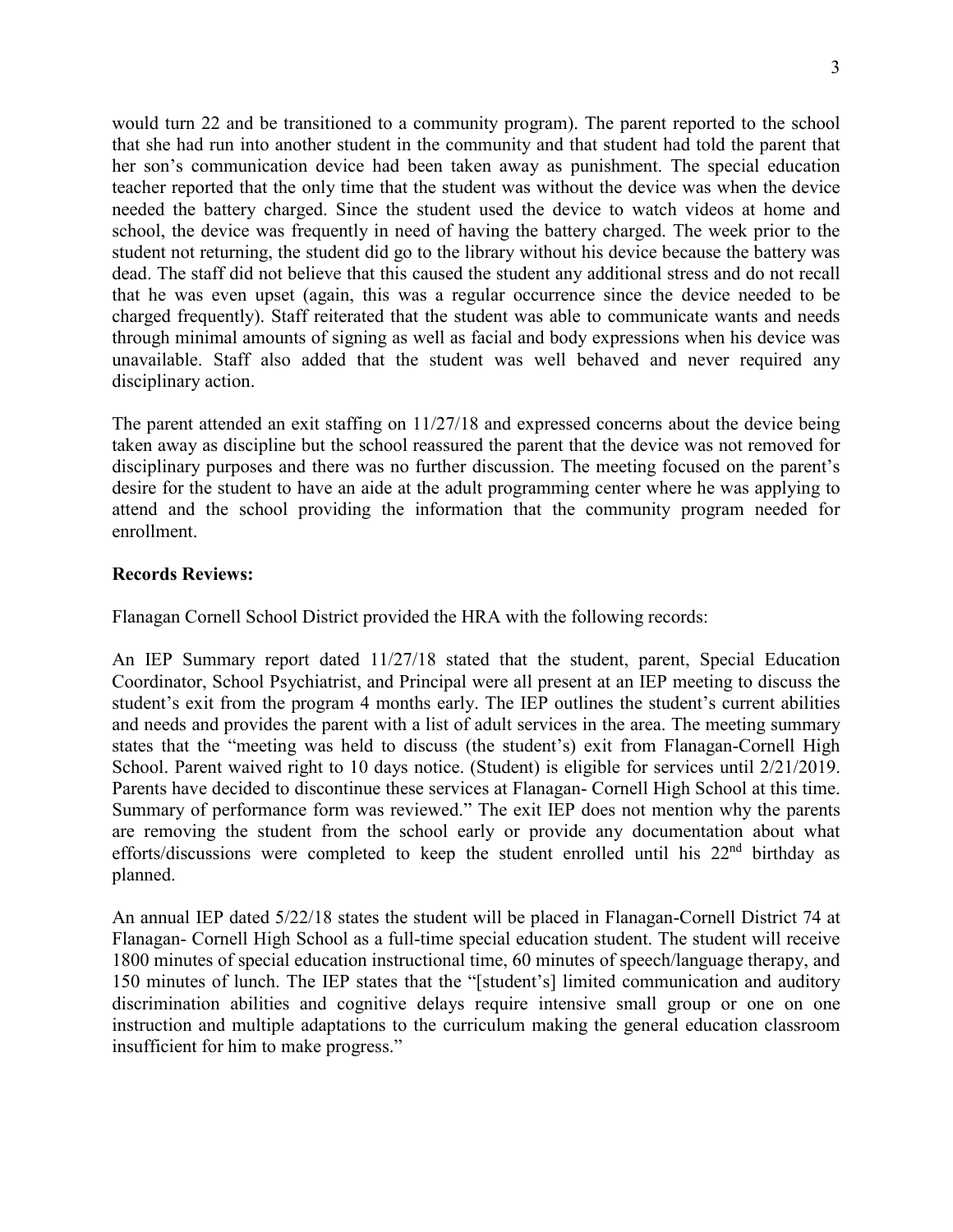The 5/22/18 IEP states that the student uses a Tobii Dynovax Communication Device and he can "navigate through the communication device extremely well especially for preferred items". This device is frequently referenced throughout the IEP in individual outcomes/goals. There are tasks for the student stating he will "increase his use of functional words that he can read and demonstrate comprehension/meaning associated with the words" and reports that on 10/12/18 he was making progress. It also stated that he will "initiate varied appropriate topics using his communication device with others". This task was also evaluated on 10/12/18 and reports that the student "does an excellent job initiating communication." It should be noted that there is no documentation in the IEP specifying who is responsible for keeping the communication device (iPad) charged or what should be done if the device is unavailable.

There is a notation in 5/22/18 IEP stating that the student's mother asked who the student's teacher was scheduled to be and that this was a primary concern for the parents. The school stated that the school was in the process of hiring another teacher.

A written statement provided to the HRA by the Speech-Language Pathologist dated 5/2/19 states, "General observations throughout the school year showed teacher and aid checking battery level on iPad for current charge and charging the iPad as needed. Modifications to therapy plans were made if the device was on the charger."

It should be noted that there is no mention of any behavioral concerns in any of the IEP documentation. The student has no record of a Manifestation Determination for behavior concerns and there is no Behavior Modification Plan. Additionally, the HRA saw no documented evidence that an iPad was removed from the student by the aide as a measure to silence the student.

### **Policy Reviews:**

The Livingston County Special Services Unit that governs the school's special education department has a manual titled "Special Education Procedures Assuring the Implementation of Comprehensive Programming for Children with Disabilities." This manual requires that if a child is found to be eligible for special education services an IEP must be developed and specifies that the IEP shall include the placement the IEP team has determined to be appropriate for the child. The policy also defines the Least Restrictive Environment as "If a student is found eligible for special education services, the previously tried FSD (flexible service delivery) interventions may not negatively impact placement in the least restrictive environment, with the use of supplementary aids and services. The FSD process shall not be used as justification for a more restrictive placement for a student to receive special education services. The first consideration for providing special education services must still be the general education classroom."

The Livingston County Special Services Unit policy titled "Notice of Procedural Safeguards for Parents/Guardians of Students with Disabilities" outlines discipline of students with disabilities by stating "If your child's behavior impedes his/her learning or the learning of others, strategies including positive behavioral interventions and supports, must be considered in the development of your child's IEP." This section covers Short Term Removals, Long Term Removals, and Manifestation Determination Reviews. The safeguards also have a section outlining Complaint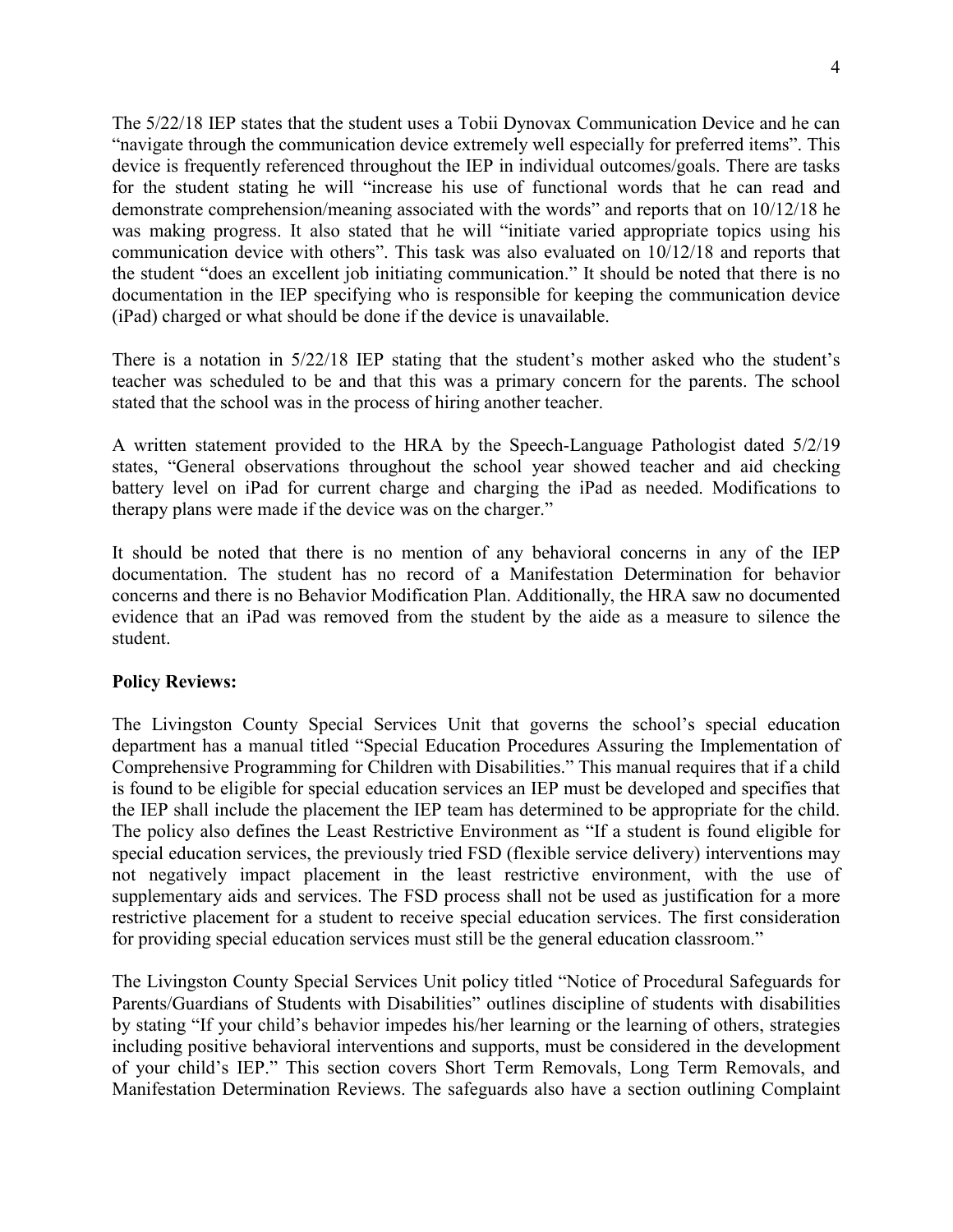Resolution that states that a parent may direct any concern regarding the student's education to the local school district and then goes on to outline that parents may file a signed, written complaint with the Illinois State Board of Education, alleging that the rights of your child or several children have been violated and provides directions to do so.

# **Conclusions**

# **Complaint 1. Inadequate provision of least restrictive environment when student is moved to a different classroom based on lack of teachers.**

The Illinois Administrative Code (Ill. Admin. Code tit. 23, § 226.730) states "Except as provided in subsection (b)(5), each class in which any student receives special education services for more than 60 percent of the school day shall have at least one qualified teacher for each eight students in attendance during that class. However, the district may increase the class size by a maximum of five students when a paraprofessional educator is provided for the entire class." The Code of Federal Regulations (34 C.F.R. § 300.116) states, "(b) The child's placement— (1) Is determined at least annually; 2) Is based on the child's IEP; and (3) Is as close as possible to the child's home; (c) Unless the IEP of a child with a disability requires some other arrangement, the child is educated in the school that he or she would attend if nondisabled; (d) In selecting the LRE, consideration is given to any potential harmful effect on the child or on the quality of services that he or she needs; and (e) A child with a disability is not removed from education in ageappropriate regular classrooms solely because of needed modifications in the general education curriculum."

The Flanagan-Cornell High School 2018-2019 full-time special education classroom had two students with their aides and one full time teacher. The student frequently used additional access to a resource room for breaks and activities. The primary classroom location and use of resource room were not a change from any of the student's prior years at the high school. The student remained at the same school, in the same classroom setting, and the teacher to special education student ratio remained less than 1:8 per Ill. Admin. Code tit. 23, § 226.730.

Based on the findings above the East Central Human Rights Authority concludes that the consumer's rights were not violated and, therefore, the complaint is **unsubstantiated**. No recommendations or suggestions are being made in relation to these complaints.

### **Complaint 2. Inadequate placement when determination was not based on student's IEP.**

The Illinois Administrative Code (Ill. Admin. Code tit. 23, § 226.240) states "The determination of placement shall conform to the requirements of 34 CFR 300.114 through 300.116, 300.327, and 300.501(c), and the IEP Team shall take into consideration the student's eligibility for other educational programs and services such as bilingual education, career and technical education, gifted education, and federal Title I programs. The placement determination shall be reviewed at least annually or any time the IEP is revised." Section 226.730 and 34 C.F.R. § 300.116 were reviewed as cited above.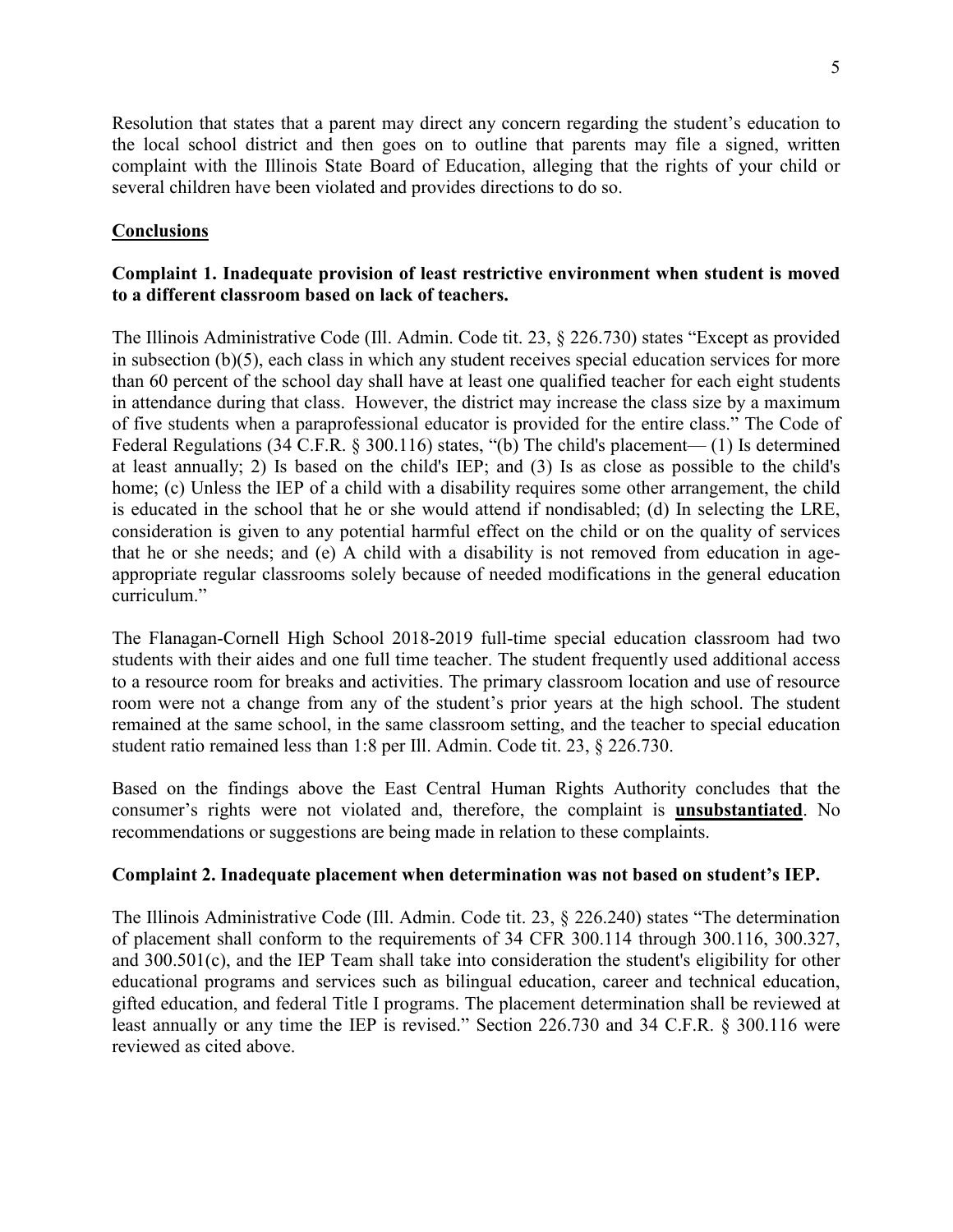The student's annual IEP review dated 5/22/18 states that the student will be placed in Flanagan-Cornell High School as a full-time special education student (leaving the special education setting for lunch and therapy). This placement was again reviewed at an IEP meeting that was held on  $11/27/18$  to discuss that, even though the student was eligible for services until February 2019, the parents had decided to discontinue these services at Flanagan-Cornell High School. Documentation supports that the school discussed the student's current IEP tasks and provided the parent with additional information about community programs for the student.

Based on the findings above the East Central Human Rights Authority concludes that the consumer's rights were not violated and, therefore, the complaint is **unsubstantiated**.

Through the investigation, the HRA discovered that the reason that the parent removed the student from the placement at the high school is because the parent believed that the student was being mistreated. Unfortunately, the school has no documentation that explains the parents' reasoning for removing their student or documentation or what efforts were done in order assist the student in remaining at the high school until he turned 22 as planned. The IEP form itself incudes a section for documenting parental concerns which, in this case, was not reflective of the parental concern as acknowledged by the school. The HRA would suggest that the school work on improving their documentation of parent complaints, concerns and reasoning as well as efforts made towards a resolution. The HRA also found no documentation of any review, inquiry or investigation of the parent's concern about an aide removing the device from the student as punishment. The HRA also strongly suggests that when a parent removes a student from school for such an allegation, that a documented review of the incident be completed.

## **Complaint 3. Inadequate treatment and discipline of a student when the student's assistive device was taken away so the student could not communicate. And 4. Inadequate notification of parent/guardian of incident where student was disciplined.**

The Code of Federal Regulations (34 C.F.R. § 300.105) states, "a) Each public agency must ensure that assistive technology devices or assistive technology services, or both, as those terms are defined in [§§ 300.5](https://1.next.westlaw.com/Link/Document/FullText?findType=L&pubNum=1000547&cite=34CFRS300.5&originatingDoc=N9F62BAE05FB011E7983AEAA12C9A2F99&refType=VP&originationContext=document&transitionType=DocumentItem&contextData=(sc.Category)) and [300.6,](https://1.next.westlaw.com/Link/Document/FullText?findType=L&pubNum=1000547&cite=34CFRS300.6&originatingDoc=N9F62BAE05FB011E7983AEAA12C9A2F99&refType=VP&originationContext=document&transitionType=DocumentItem&contextData=(sc.Category)) respectively, are made available to a child with a disability if required as a part of the child's— (1) Special education under  $\S$  300.39; (2) Related services under [§ 300.34;](https://1.next.westlaw.com/Link/Document/FullText?findType=L&pubNum=1000547&cite=34CFRS300.34&originatingDoc=N9F62BAE05FB011E7983AEAA12C9A2F99&refType=VP&originationContext=document&transitionType=DocumentItem&contextData=(sc.Category)) or (3) Supplementary aids and services under [§§ 300.42](https://1.next.westlaw.com/Link/Document/FullText?findType=L&pubNum=1000547&cite=34CFRS300.42&originatingDoc=N9F62BAE05FB011E7983AEAA12C9A2F99&refType=VP&originationContext=document&transitionType=DocumentItem&contextData=(sc.Category)) and [300.114\(a\)\(2\)\(ii\).](https://1.next.westlaw.com/Link/Document/FullText?findType=L&pubNum=1000547&cite=34CFRS300.114&originatingDoc=N9F62BAE05FB011E7983AEAA12C9A2F99&refType=VB&originationContext=document&transitionType=DocumentItem&contextData=(sc.Category)#co_pp_7ac90000f47f3) (b) On a case-by-case basis, the use of school-purchased assistive technology devices in a child's home or in other settings is required if the child's IEP Team determines that the child needs access to those devices in order to receive FAPE."

According to school policy "If your child's behavior impedes his/her learning or the learning of others, strategies including positive behavioral interventions and supports, must be considered in the development of your child's IEP." The school reports that the student did not have any behavior concerns and discipline was not required for the student. The IEP does not have any behavior concerns noted and there is no behavior modification plan in place. The school district provided the student with the technology needed for communication and education. The school did report that the student was sometimes without his assistive device during the school day because the device needed to be charged, however, it was never taken away as discipline or in frustration. The school cannot recall an incident when the iPad was taken from the student in a